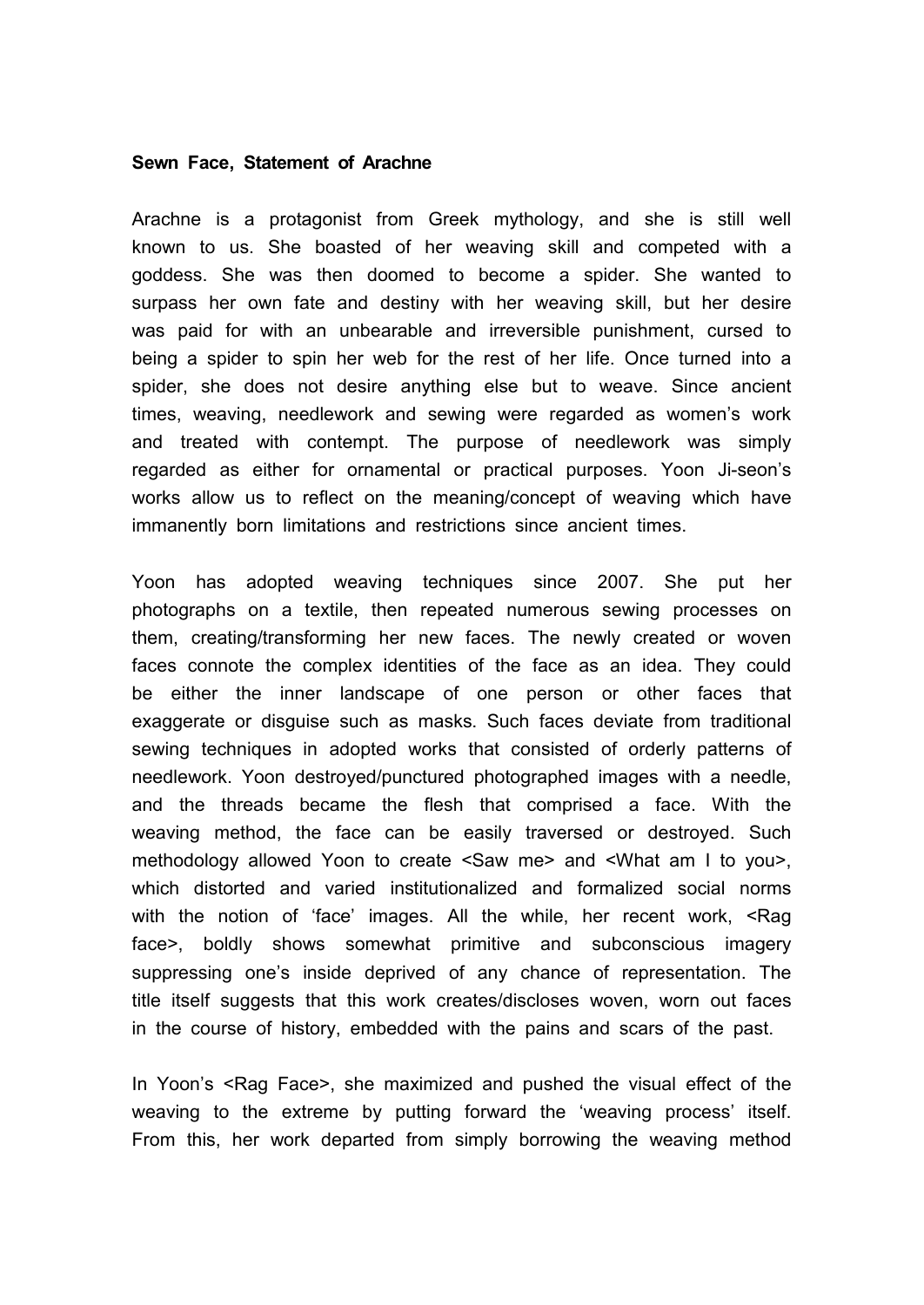to produce imagery. The weaving process itself was baldy represented on the front, actively reflecting her desire to emphasize the concept of needlework. The weaving method in her recent works was unfolded in two categories. As for works that used her self-photographed images, Yoon artificially changed and distorted minor factors in the images such as expressions, gazes or hairs. This is relevant to traditional mask plays or Africa's shamanistic masks that aimed to portray inner desire that were uttered and used outside/beyond the realm of language. For this, Yoon accentuated excessive or irregular weaving on the face image, approaching the primitive vitality of humanity as if aiming to expose the human's potential power or desire. Her works still utilize photographed face images, but destroy the archetype with excessive weaving, betraying the original. These processes affected later works created simply by weaving without archetypical original photographed images.

Yoon's recent works are somewhat contrary to the method used before. Yoon now refrains from 'excess' and seeks 'absence' or 'deficiency'. In her latest work, <Rag Face>, Yoon loosely sewed together textiles and Korean Paper, revealing binding threads, then placed the work into water so the Korean Paper would melt away. With this, the holes punctured by needles (produced by chance) were revealed, becoming part of the work. When the dichotomy of inside and outside is abolished or deterred, the work is entwined in the external landscape as part of the textile work. At first glance, Yoon's <Rag Face> seems to be portraying the absence of a finished image, but this work is much more flexible and pliable, embracing the exhibition space as part of the work.

The myth of Arachne was a warning from the gods with the message that humans should never attempt to cross to the realm of the sacred, despite a strong desire to do so. Here, the desire is manifested through the steady weaving process, comprised of weft and warp threads. The origin of the word "weave" comes from a Greek word, Grammata, meaning 'tie/weave together' or 'write.' As the word connotes, the action of 'weaving' allows one to write. The 'weaving' process is relevant to the action of uttering something and is a metaphor of textualizing the unuttered with body. In this sense, the action of 'weaving' endows one to